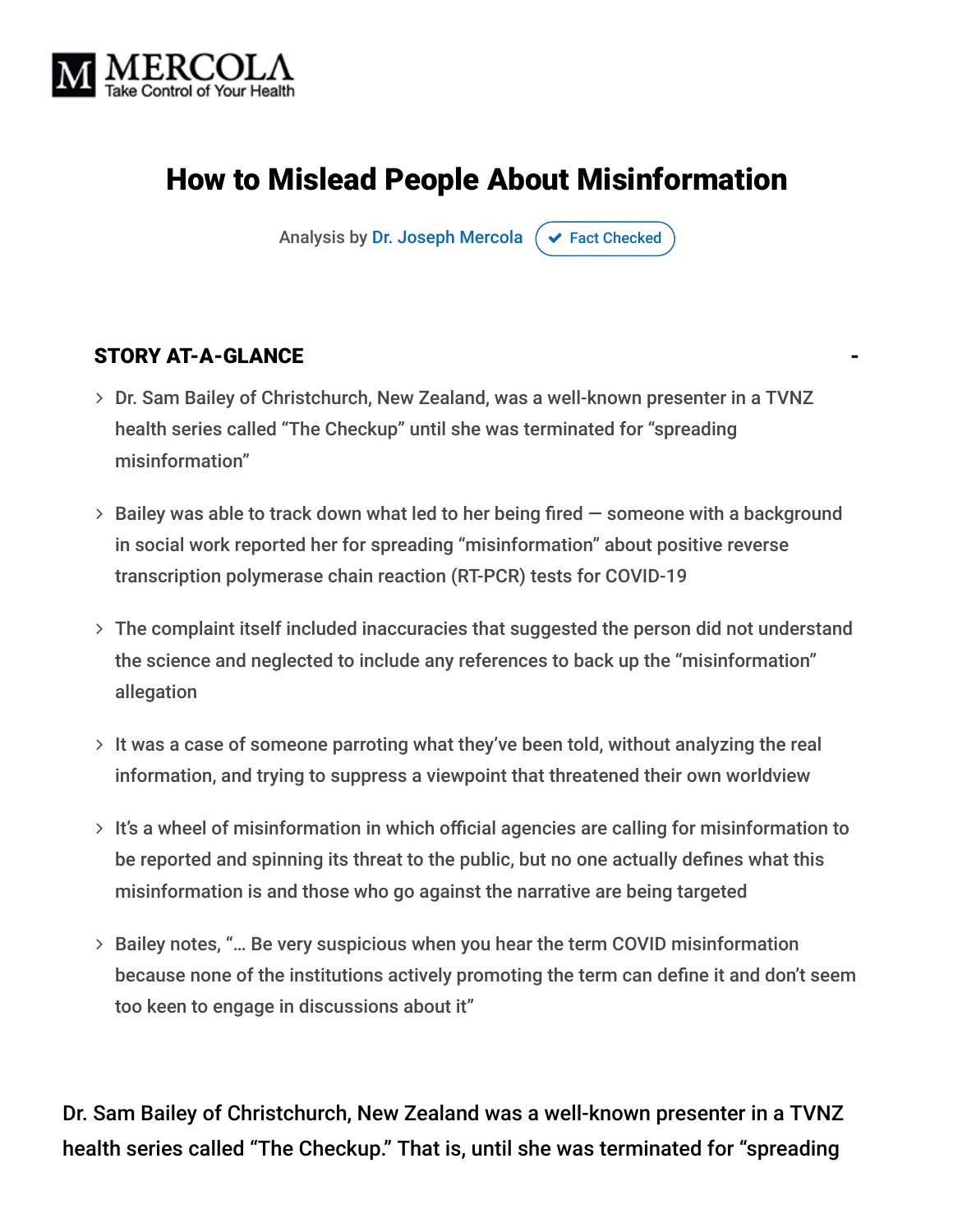misinformation." That word  $-$  misinformation  $-$  has been thrown around indiscriminately since the start of the pandemic, but what does it really mean? What qualifies as misinformation and who is in charge of dictating what's misinformation and what's not?

We're at the convoluted point where a medical doctor can give an opinion and have it labeled "misinformation," but how can an opinion be "wrong"? The livelihoods and reputations of countless people have been decimated based on "misinformation" while we still don't have answers to these questions.

### What Exactly Is the Meaning of Misinformation?

Bailey cites the Cambridge Dictionary's definition of misinformation, which is "wrong information, or the fact that people are misinformed."<sup>1</sup> This implies that there are either incorrect statements or the person is trying to deceive others. Governments, and the corporations associated with them, are the ones most often using the term misinformation, but Bailey notes: 2

*"… We know from history that governments, and their associated corporations, are specialists at gaslighting not only foreign countries but also their own citizens to do all sorts of crazy things. However now they expect us to believe that whistleblowers and individuals risking their careers are the ones behind the misinformation."*

People are being censored, deplatformed and banned from social media for the crime of spreading "misinformation", the meaning of which can change from day to day and from platform to platform.

It's a modern-day witch hunt, whereby the U.S. Department of Homeland Security even lists promulgating "false narratives" around COVID-19 as a top national security threat, which basically puts a "domestic terrorist" target on the backs of those of us who have been identified as the most prolific "superspreaders" of COVID-19 misinformation, whatever that "misinformation" happens to be.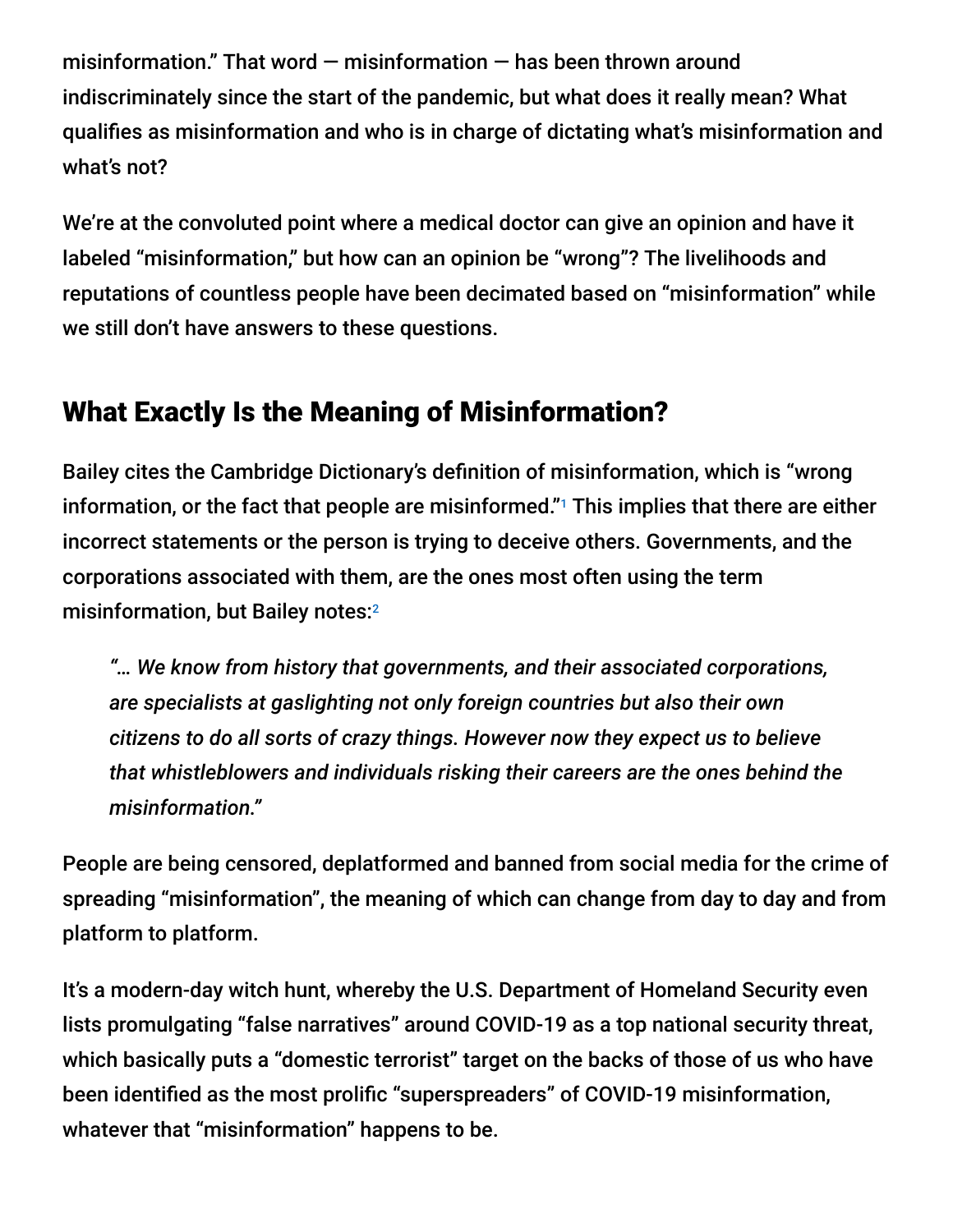In the U.S., dark money group the Center for Countering Digital Hate (CCDH) has accused 12 individuals, me included, for being responsible for spreading the majority of this misinformation, $^3$  but even Facebook pointed out the absurdity of such a claim. In an August 18, 2021, Facebook report, Monika Bickert, vice president of Facebook content policy, set the record straight, and in the process, demolished CCDH's claims: 4

*"In recent weeks, there has been a debate about whether the global problem of COVID-19 vaccine misinformation can be solved simply by removing 12 people from social media platforms. People who have advanced this narrative contend that these 12 people are responsible for 73% of online vaccine misinformation on Facebook. There isn't any evidence to support this claim …*

*In fact, these 12 people are responsible for about just 0.05% of all views of vaccine-related content on Facebook. This includes all vaccine-related posts they've shared, whether true or false, as well as URLs associated with these people."*

#### Directing Millions to Fight an Undefined 'Problem'

Similar occurrences are happening worldwide, including in New Zealand, where Bailey explained: 5

*"Here in New Zealand we have government funded departments and statesponsored media that claim to be responsible for collecting, monitoring and educating on COVID-19 misinformation. But when you try and pin them down on backing up the allegations of misinformation, it seems they all pass the buck and none of them can give you specific examples."*

To get to the bottom of it, Dr. Anna Goodwin, a retired oncologist, put in an inquiry with the Health Research Council of New Zealand to find out about their allegations of misinformation.

She pointed out that New Zealand health minister Andrew Little appropriated \$42 million to fund 36 projects directed at reducing misinformation and "vaccine hesitancy." She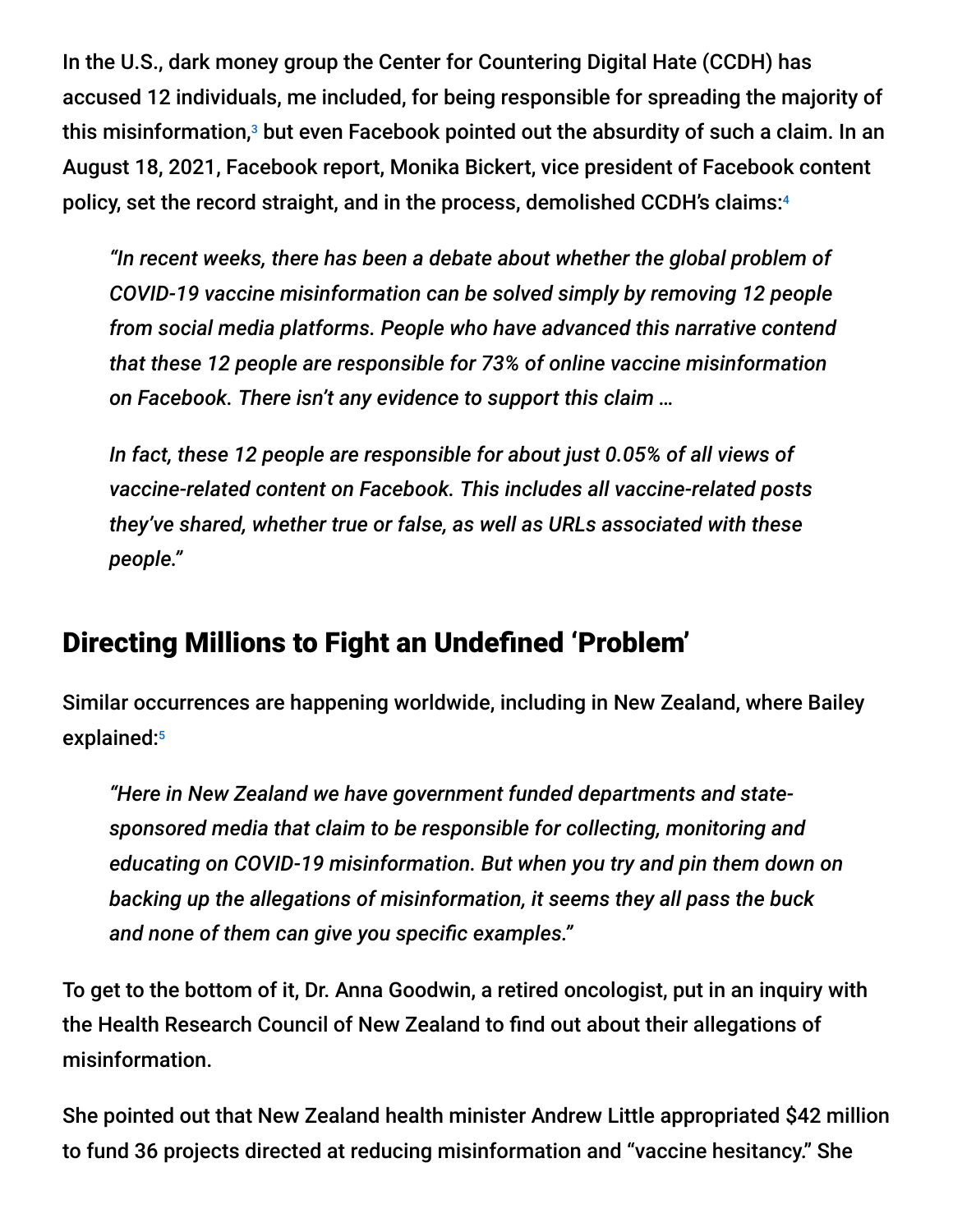asked, "What is the definition of 'COVID-19 misinformation' for the purposes of the allotment of funding to address this problem?" Their response?

"The Health Research Council has not referred to 'COVID-19 misinformation' and none of the funded projects used this term, hence we do not have a definition for it."? New Zealand's Unite Against COVID-19 website<sup>8</sup> also neglects to define misinformation, though they do suggest that you could discuss it with your doctor  $-$  except, health care providers can also lose their licenses if they don't universally support the COVID-19 narrative and share "anti-vaccination messages."

At New Zealand Doctors' SOS, or NZDSOS, more than 38,000 health care professionals have signed a declaration reminding authorities of the Nuremburg code and that COVID-19 injections must be voluntary and not forcibly administered. 9

## The Government Is the One With the Agenda

Bailey points out the irony of New Zealand's government website including a section on "How to Spot Misinformation." It includes thinking about "what the author wants you to believe," a strategy of trying to discredit someone without actually evaluating the information they're sharing.

"It gaslights the public because the government is the one with the agenda. They want you to believe something and follow their policies, which are increasingly relying on coercion, because people don't want to go along with their nonsense," she says.<sup>10</sup>

They go on to suggest looking for "reliable sources" such as "academics or the mainstream media," but they're not talking about the academics who are increasingly questioning what's going on. Further, the mainstream media rely on advertising revenue and government handouts to survive  $-$  they're not going to bite the hands that feed them.

Michael Bassett, Ph.D., a New Zealand political historian, commented that "the government is trying to keep the media on side by overpaying them for printing the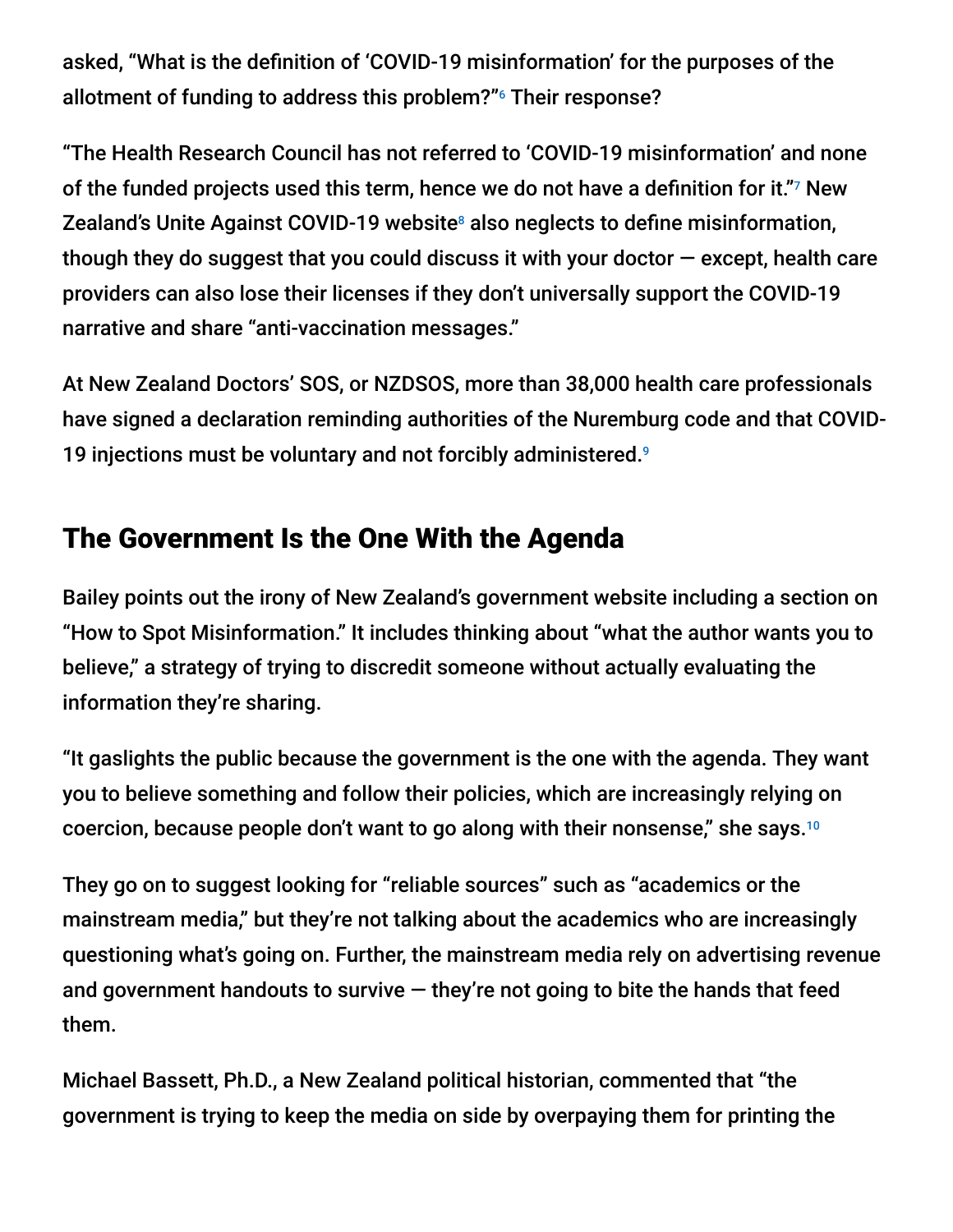masses of COVID announcements … if my information is correct, it is corruption, pure and simple. In normal circumstances there would be rebellion." 11

The New Zealand government website also encourages residents to spy and tattle on those spreading "misinformation" by immediately notifying authorities via CERT NZ, the country's official outlet for responding to cyber security threats, while at the same time making contradictory statements like, "Every New Zealander has the right to freedom of speech. Challenging misinformation is a way to ensure New Zealanders have access to the facts." 12

Bailey notes, "This is like something out of "1984." They are encouraging you to dob [tattle] on others under the guise of freedom of speech so that other people's freedom of speech can be regulated." 13

### More Spin About 'Misinformation'

What criteria does CERT NZ use to determine whether the reports of misinformation they're actively soliciting from the public are credible and, in fact, misinformation? Rob Pope, CERT NZ director, said:<sup>14</sup>

*"Members of the public report potential misinformation and disinformation … Other agencies with relevant subject matter expertise can determine its accuracy i.e. for COVID-19 the Ministry of Health."*

It's a wheel of misinformation, in which all of the agencies are calling for misinformation to be reported and spinning its threat to the public, but no one actually defines what this misinformation is.

Professor Cameron Stewart of the University of Sydney was interviewed by ABC News on the topic of regulating COVID-19 misinformation and social media influencers,<sup>15</sup> and he went so far as to imply that only certain government-funded academics should be discussing COVID-19 information — not those on social media. And he also neglected to define misinformation.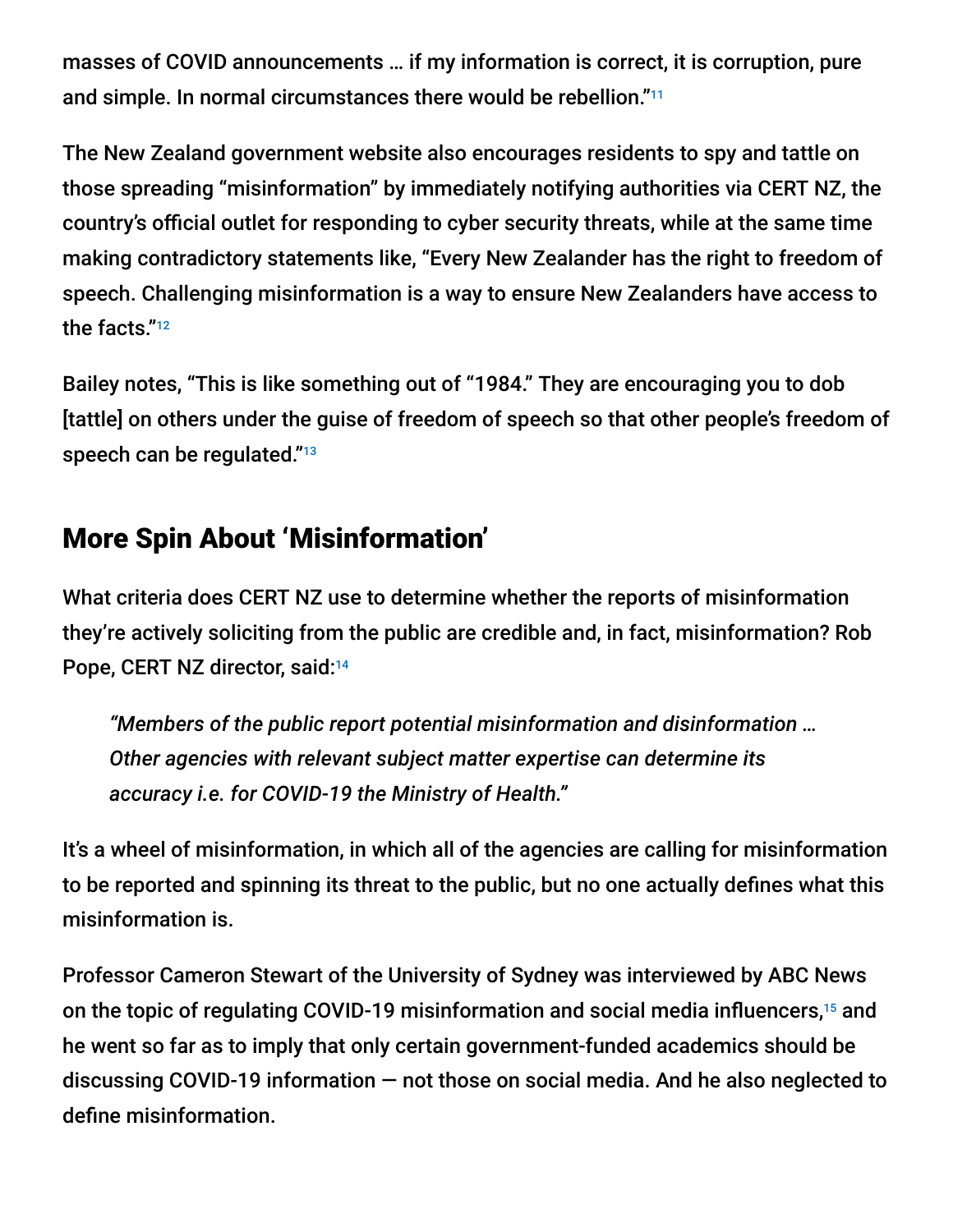Bailey reached out to him for comment on his statements, and why he would support the centralized control of information by a select few  $-$  a sure set up for disaster  $-$  but he didn't respond.

### Misinformation Gets Bailey Fired for Spreading Misinformation

Bailey was able to track down what led to her being fired from her position as a presenter on "The Checkup." Someone with a background in social work reported her for spreading "misinformation" about positive reverse transcription polymerase chain reaction (RT-PCR) tests for COVID-19.

The PCR test is not designed to be used as a diagnostic tool as it cannot distinguish between inactive (noninfectious) viruses and "live" or reproductive ones.<sup>16</sup> She was able to track down the nature of the complaint, which itself included inaccuracies that suggested the person did not understand the science and neglected to include any references to back up the "misinformation" allegation. 17

Nonetheless, the complaint made it to the executive team at TVNZ, and a conversation ensued between the company's general manager of corporate communications, Rachel Howard, and Vicki Keogh, TVNZ's commissioner of factual and unscripted comedy.

"These two ladies, who appear to have no medical or scientific background, then produced their own unscripted comedy," Bailey said, and were going to have a conversation with her about removing the "problematic" content, which she believes included her stating that she had no interest in receiving a COVID-19 jab.

The executives then discussed that there should be a "full audit of the YouTube channel," and that "removing this video is the minimum step, but there is still huge reputation risk to be giving platform to a doctor dabbling in COVID denial."<sup>18</sup> Shortly after, Bailey was asked to remove the video, but she said she stood behind all of her content.

It was a case of someone parroting what they've been told without analyzing the real information, and trying to suppress a viewpoint that threatened their own worldview.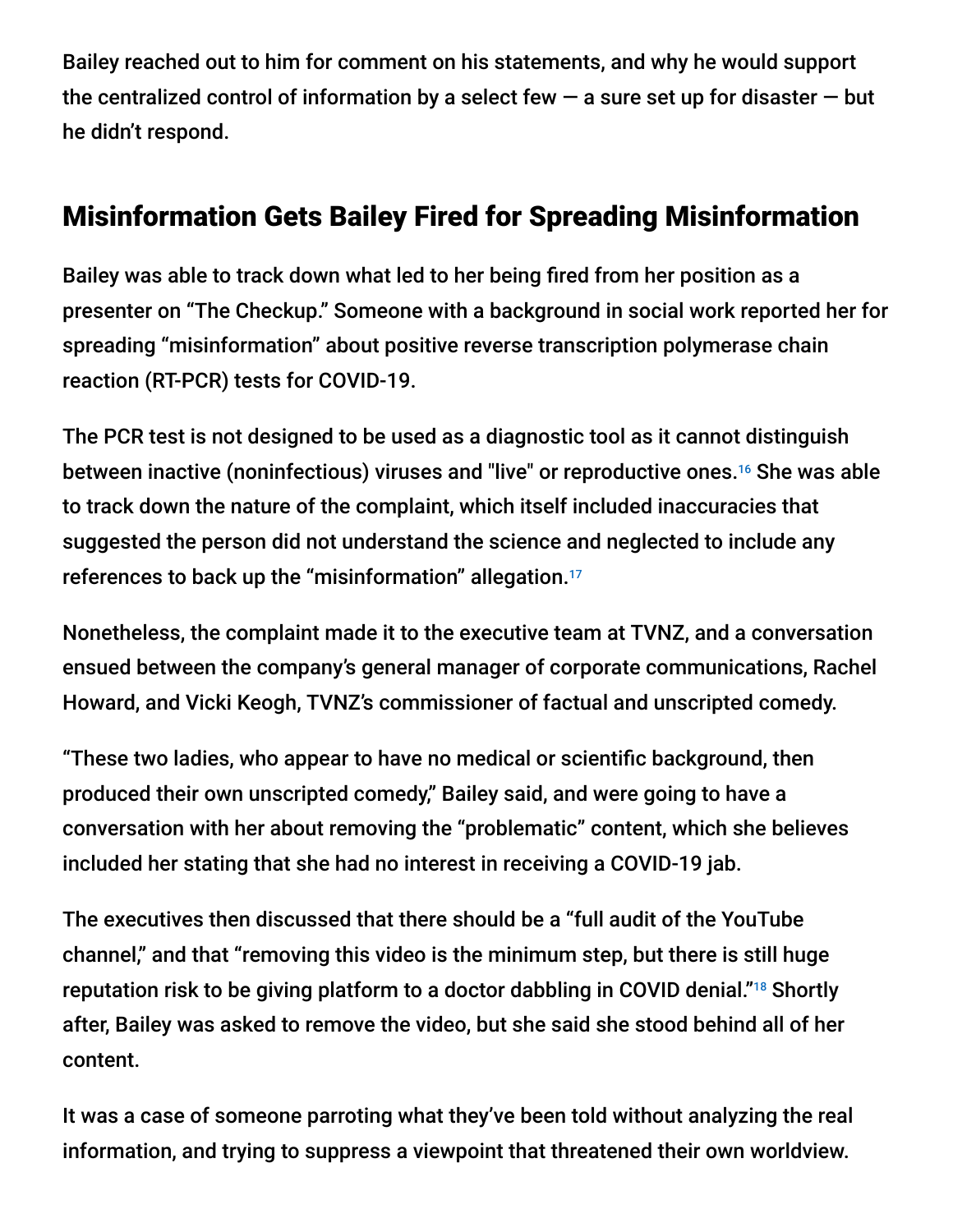When weeding through information in your own life, it's important to dig deep enough to unveil what's real, and what's real misinformation. As Bailey said: 19

*"Looking back, I'm now happy that these people, in a way, helped show me the true path I needed to take. Public TV show executives and the audience cheering on their anti-science and contrived messaging was not something I can be a part of.*

*My own content is free from the artificial restraints and departing the TV show strengthened by resolve to leave no stone unturned when investigating science … even if the findings go against the establishment and how I was trained.*

*… Misinformation is a word thrown around by those who are pushing a narrative. Real scientists produce their own work and don't cry 'misinformation' when someone says something they don't agree with.*

*At the end of the day, be very suspicious when you hear the term COVID misinformation because none of the institutions actively promoting the term can define it and don't seem too keen to engage in discussions about it. Perhaps with these things that have mysterious definitions, we can seek an explanation from an expert in the craft."*

#### **Sources and References**

- <sup>1</sup> [Cambridge Dictionary, Misinformation](https://dictionary.cambridge.org/dictionary/english/misinformation)
- <sup>2</sup> [Odysee, How to Spot COVID-19 Misinformation, Dr. Sam Bailey October 19, 2021, 1:15](https://odysee.com/@drsambailey:c/howtospotcovidmisinformation:9)
- <sup>3</sup> [CCDH, The Disinformation Dozen](https://252f2edd-1c8b-49f5-9bb2-cb57bb47e4ba.filesusr.com/ugd/f4d9b9_b7cedc0553604720b7137f8663366ee5.pdf)
- <sup>4</sup> [Facebook August 18, 2021](https://about.fb.com/news/2021/08/taking-action-against-vaccine-misinformation-superspreaders/)
- <sup>5</sup> [Odysee, How to Spot COVID-19 Misinformation, Dr. Sam Bailey October 19, 2021, 2:00](https://odysee.com/@drsambailey:c/howtospotcovidmisinformation:9)
- <sup>6, 7</sup> [Odysee, How to Spot COVID-19 Misinformation, Dr. Sam Bailey October 19, 2021, 3:08](https://odysee.com/@drsambailey:c/howtospotcovidmisinformation:9)
- <sup>8</sup> [Unite Against COVID-19](https://covid19.govt.nz/)
- <sup>9</sup> [NZDSOS.com](https://nzdsos.com/)
- <sup>10</sup> [Odysee, How to Spot COVID-19 Misinformation, Dr. Sam Bailey October 19, 2021, 5:05](https://odysee.com/@drsambailey:c/howtospotcovidmisinformation:9)
- <sup>11</sup> [Odysee, How to Spot COVID-19 Misinformation, Dr. Sam Bailey October 19, 2021, 6:06](https://odysee.com/@drsambailey:c/howtospotcovidmisinformation:9)
- <sup>12</sup> [Odysee, How to Spot COVID-19 Misinformation, Dr. Sam Bailey October 19, 2021, 6:58](https://odysee.com/@drsambailey:c/howtospotcovidmisinformation:9)
- <sup>13</sup> [Odysee, How to Spot COVID-19 Misinformation, Dr. Sam Bailey October 19, 2021, 7:15](https://odysee.com/@drsambailey:c/howtospotcovidmisinformation:9)
- <sup>14</sup> [Odysee, How to Spot COVID-19 Misinformation, Dr. Sam Bailey October 19, 2021, 7:39](https://odysee.com/@drsambailey:c/howtospotcovidmisinformation:9)